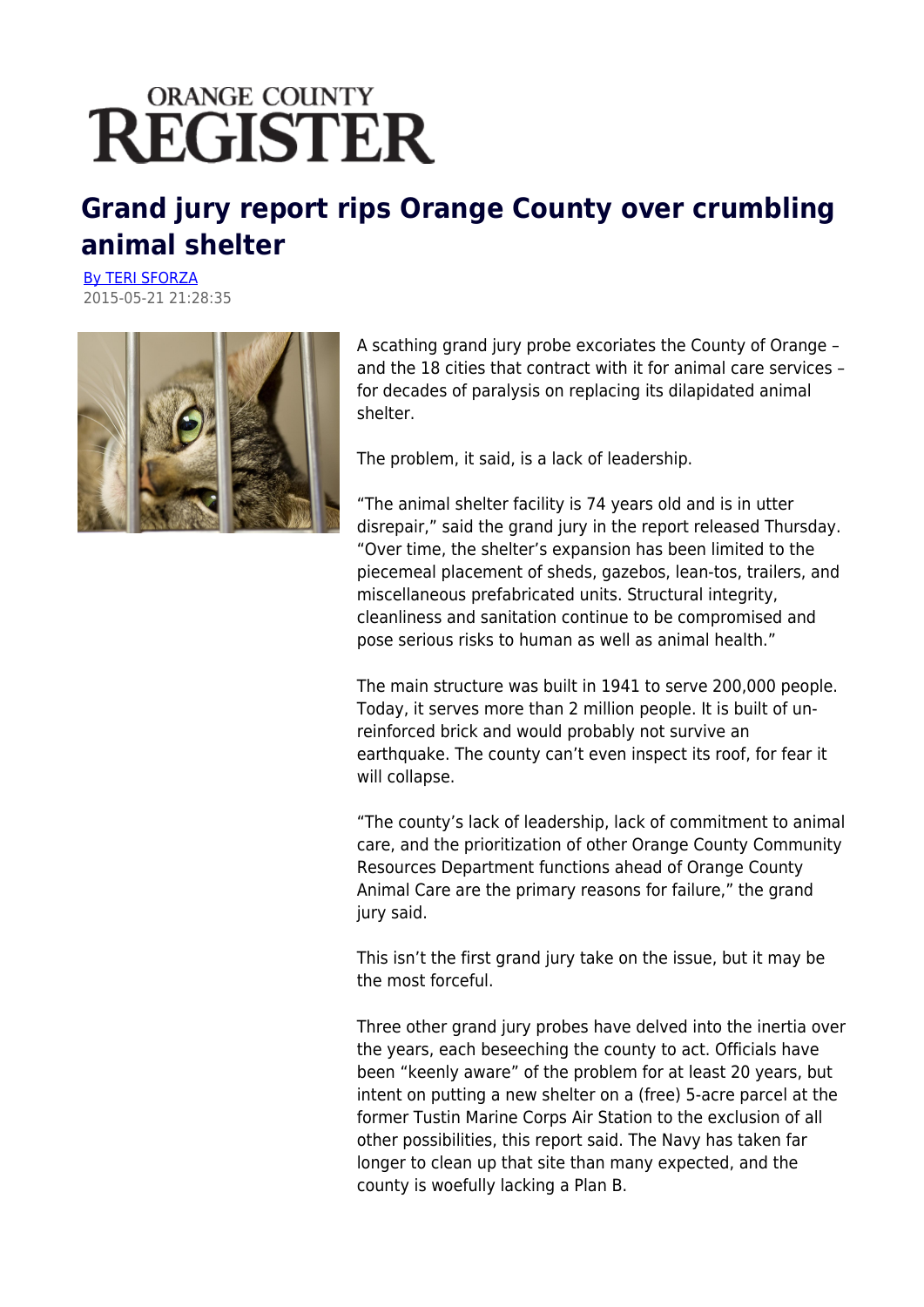"To date, nothing substantive has been accomplished," the grand jury said. "The county has no backup plan or secondary site selected despite possible locations such as county-owned property at the James A. Musick Facility, county-owned property at the Irvine Great Park, or sites in unincorporated Ladera Ranch."

Every county in California with more than 500,000 people has at least two animal shelter facilities – except for Orange County, the grand jury found.

Officials have 90 days to respond in writing. Some county staffers felt that the grand jury's criticisms were too harsh, but Supervisor Shawn Nelson appreciates the frustration.

"I can't answer for why things happened the way they happened 10 or 20 years ago, and I don't like the delay either," Nelson said. "I just want to fix the problem. These are real issues. We're well aware of them. It's a priority."

Twenty years ago, the Board of Supervisors set aside \$5 million for the design and construction of a new shelter, and spent about \$600,000 on various studies. All were ultimately abandoned.

In 2007, animal control duties – and the remaining \$4.4 million – were transferred to the newly created Orange County Community Resources Department. It was tasked with developing plans for a new shelter, obtaining participation agreements from contracting cities, and constructing at least one new facility. None of that has happened.

"From 2007 to the present ... no preliminary design, schematic plan, or conceptual drawings have been developed by OCCR for presentation to any of the contracting cities" or to the Board of Supervisors, the grand jury said. The contracting cities, in turn, "have declined to make any firm commitment to the county to pay their pro-rata share of the capital costs of constructing a new shelter without seeing the scope of the project."

Since officials seemed stuck, the grand jury reached out to architectural firms that specialize in animal shelters. Depending on square footage, building footprint and site configuration, a preliminary design would run from \$25,000 to \$50,000, it was told.

That's a tiny slice of the \$4.4 million in the fund, the grand jury noted.

"Two county executives admitted to the grand jury that